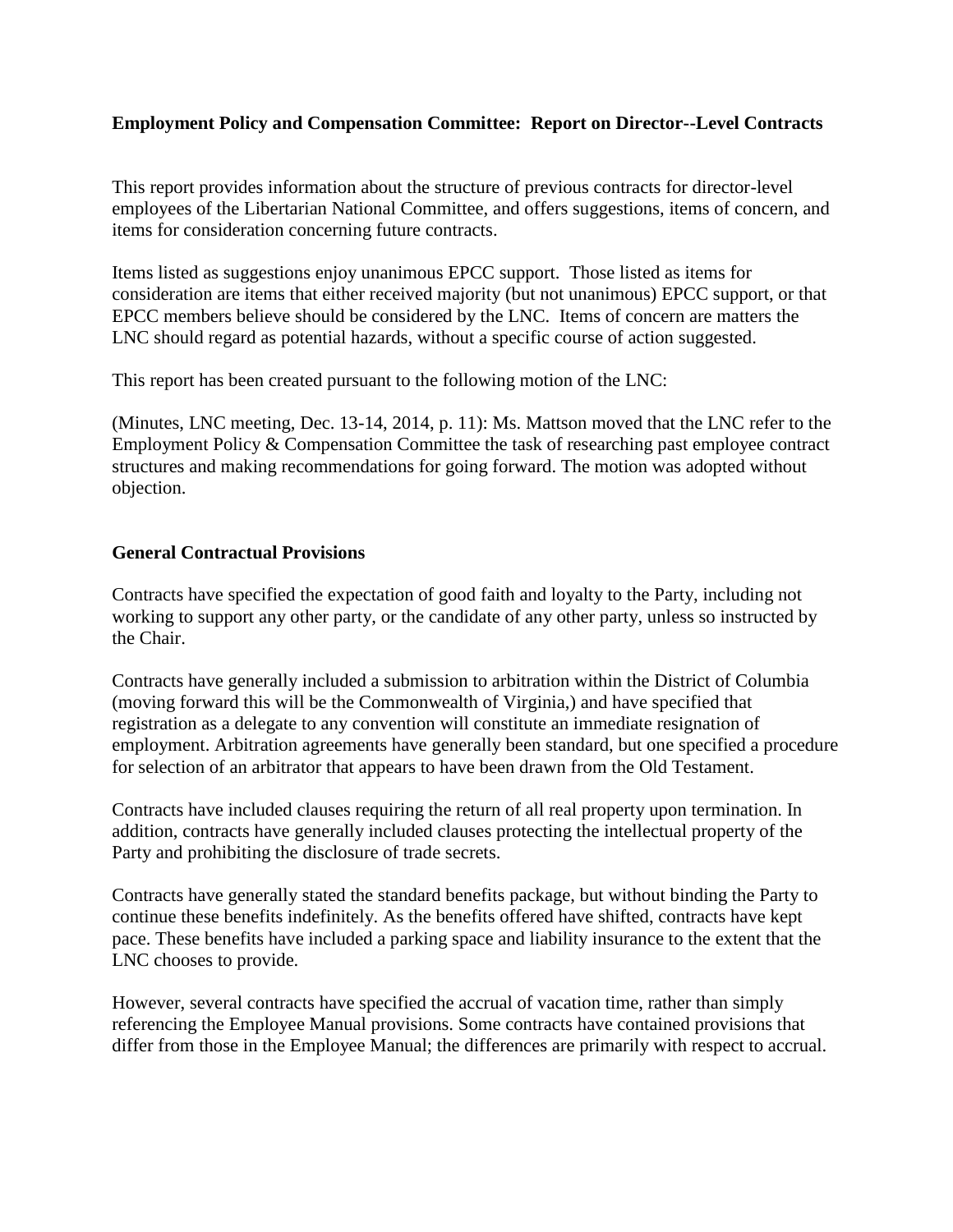For example, some contracts have stated that vacation time accrues monthly, whereas the Employee Manual states vacation time accrues with each paycheck, which are issued bimonthly.

Contracts have (except in one case) specified that director--level employees are full-time and exempt from overtime, and set their own hours, while stating that they are expected to be available during business hours and to be present at HQ unless conducting Party business elsewhere.

Executive Director contracts have stated that personnel decisions must be made in coordination with the Chair. This accords with requirements stated in the Policy Manual.

Suggestion: The general contractual provisions mentioned above should be included in future contracts, and standard language used for these clauses. Where possible, contracts should be written in accordance with the language of the Policy Manual and the Employee Manual unless there are clear and compelling reasons to use different language.

### **Bonus Structure**

The compensation and bonus structures in contracts have varied greatly. Some employees have been paid low base salaries with very large bonus opportunities, while others have received higher base salaries and lower bonus opportunities. Some employees have had no bonuses included in their contracts. The following are examples of various bonus structures used:

- Fixed amount at fixed revenue points, plus additional pay for each 10% above a higher fixed amount
- Eligible for additional fixed amount bonus once per year, at LNC discretion.
- Fixed amount each quarter if revenue exceeds quarterly budgeted revenue, with the same fixed amount also paid at year end for each 10% in excess of annual budgeted revenue

• Paid quarterly, fixed amount, if revenue exceeds target on an annualized basis; additional larger fixed amount at yearend for exceeding 110%, plus a percentage of excess

Items of Concern: Basing bonuses on revenue provides an incentive to spend excessive amounts on fundraising, and pays for income not dependent on staff performance. Additional concerns are raised by the combination of accrual basis accounting and paying bonuses for revenue above a target, particularly when a staff member is paid a percentage of the amount above the target.

For example, a bequest may be accrued in one period, but distributed over several years. Under most bonus structures utilized, bonuses would be owed (sometimes in large amounts) in the year the bequest was received.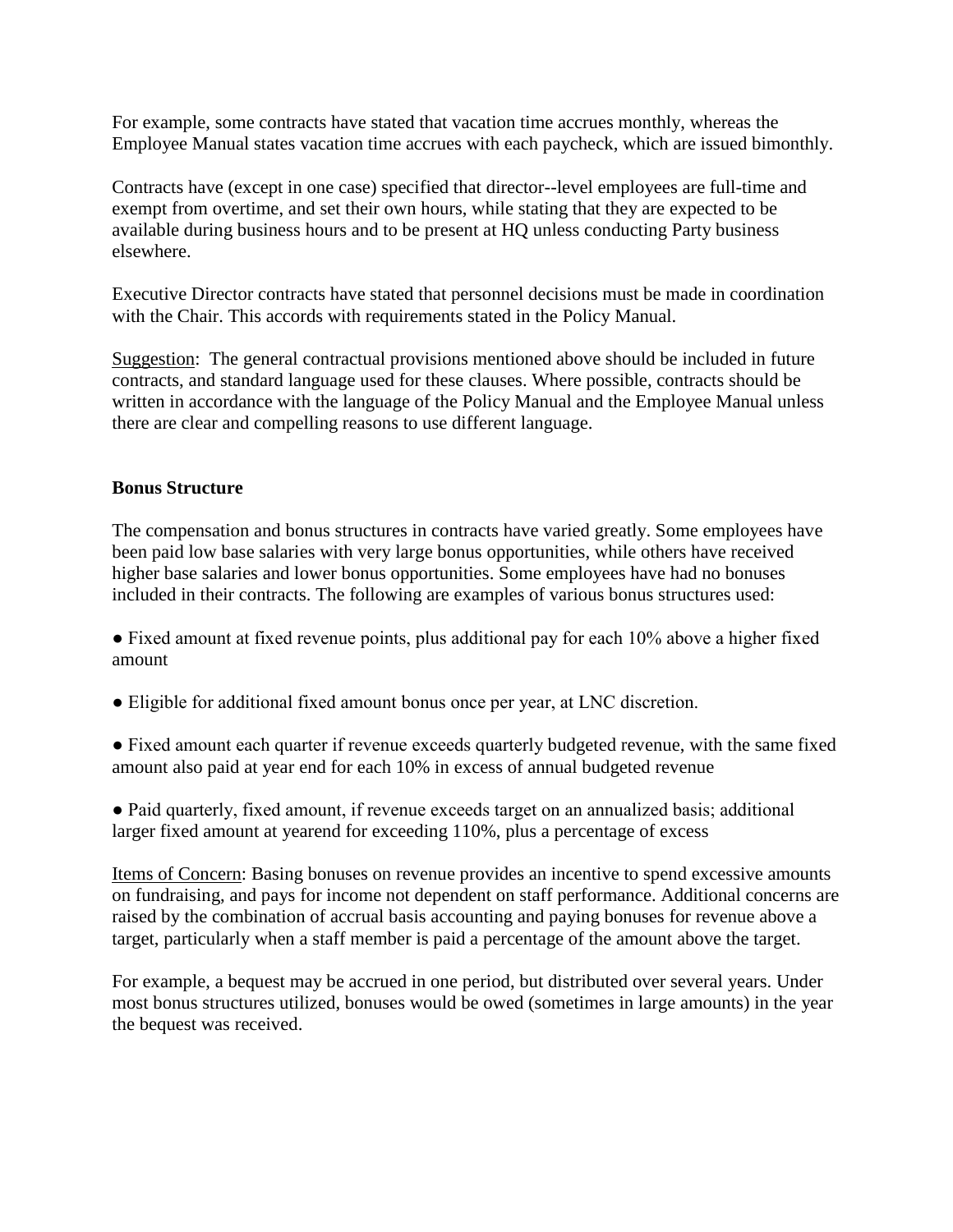More generally, situations such as bequests raise related issues: staff members who secure a future income stream may not receive bonuses based upon that work, and future staff members may receive bonuses based upon revenue they did nothing to secure.

Suggestions: In designing bonus structures for an employee, the Chair and the EPCC should strive to base those structures on measures tailored to the Party's goals, as relevant to the employee's position. To the extent possible, bonuses should be based upon objective measures that can be reasonably connected to the employee's performance.

In all cases, the process of defining and awarding bonuses should be transparent, and care should be taken to ensure that cash flow issues and other implications are fully understood by the Chair, EPCC, and prospective employee. Additionally, bonuses should be easy to calculate, in the sense that upon reviewing the relevant terms and financial statements, any LNC member can understand and calculate the bonuses to be paid.

# **Termination**

The most commonly used termination arrangements were as follows:

- Termination without cause: One month notice, pay until end date
- Termination with cause: No compensation
- Termination by employee with one month notice: Pay through end date only

However, the arrangements varied, as did the phrasing. Most were similar to the above, with the following exception:

• Termination without cause: Paid for 3 months past termination, relocation up to \$15k, LNC assumes unexpired portion of lease up to 12 months

- Termination with cause: Relocation and lease as above
- Termination with "serious" cause (3∕4 LNC vote): No compensation

● Termination by employee with one month notice (unless waived by Chair): Paid through end date, relocation up to \$15k if employee worked at least one year

Items of Concern: In the lease example above, unless the contract contains the appropriate specifics (e.g., the unit leased, the rental terms, etc.), the Party could assume a liability of unknown value. In addition, payments triggered by an employee's unilateral action (e.g., voluntary termination by the employee) may create perverse incentives.

Suggestions: We suggest that termination clauses not include reimbursement for relocation or lease payments unless there are clear and compelling reasons for such inclusion. Instead,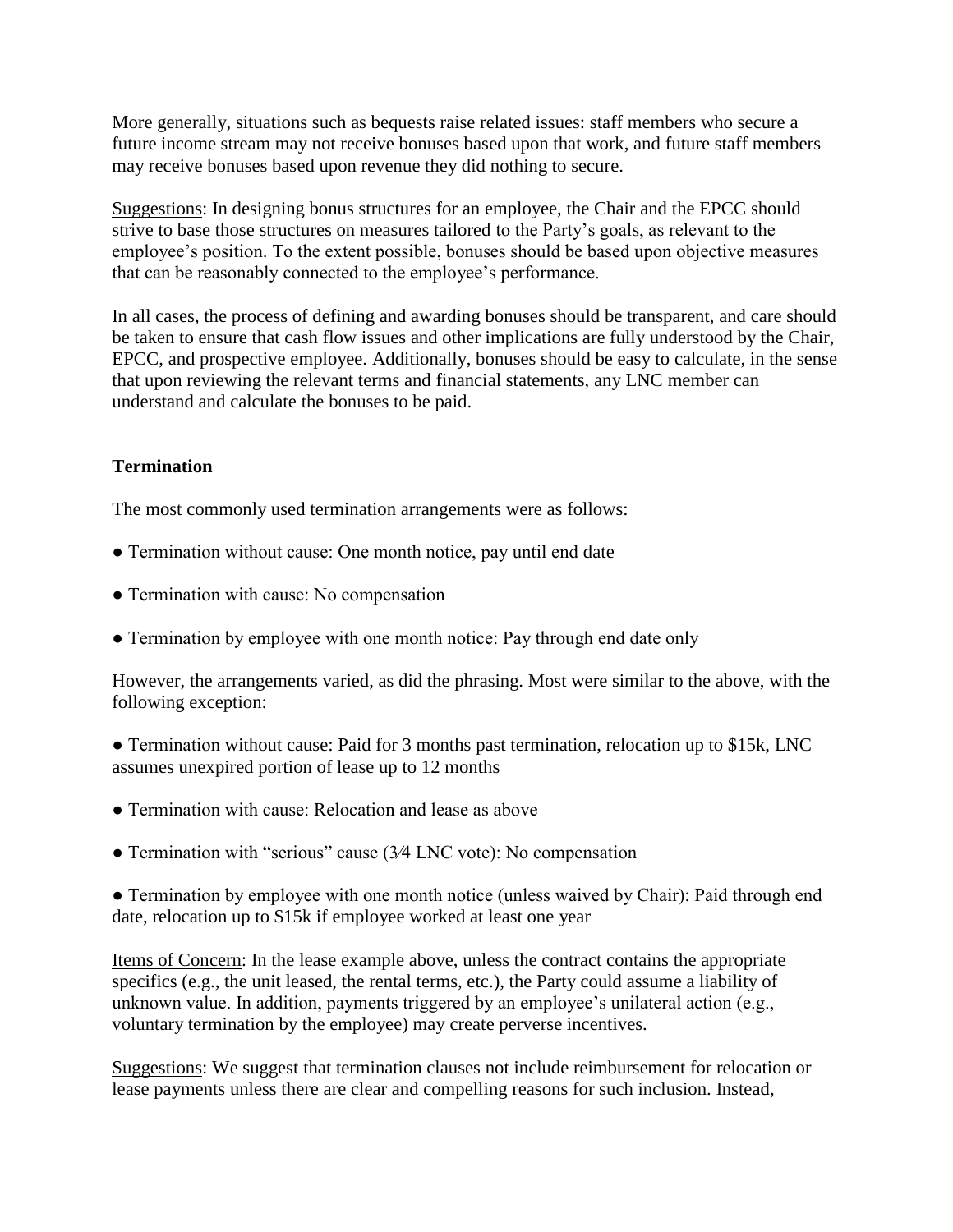employees terminated without cause should be paid a reasonable compensation (e.g., three months' severance) that is not dependent upon relocation or rental costs. Furthermore, termination for cause should not trigger payments other than those for work performed prior to termination.

## **Relocation and Work Location**

Only one contract included payment for relocation, in an amount up to \$20,000. Additionally, that contract allowed for an extended time of working from Boston prior to moving to the Washington, DC area.

Suggestion: If relocation costs are included in a contract, we suggest that a provision be included allowing for the recovery of such costs, on a pro-rated or staggered basis, in the event of a termination of employment. Additionally, we suggest that relocation allowances be reasonably based on market conditions and prices.

### **Credit Check and Criminal Background Check**

The Policy Manual states that a credit check and criminal background check are required prior to an offer of employment to any prospective employee. Additionally, the Policy Manual limits the work that may be done by those who have been convicted of certain crimes or who have a history of personal bankruptcy, except with permission of the Chair and EPCC.

These limitations would not be acceptable for a director--level employee. Some contracts have stated explicitly that employment is contingent on successful completion of a criminal and credit check, while others have not.

Suggestion: We suggest that all contracts explicitly state that employment is contingent upon a criminal and credit check acceptable to the Chair and EPCC. This would include the requirement that the Chair and EPCC provide clearance, if needed, to perform essential tasks of the position.

A decision by the Chair or EPCC against granting such clearances, based on the results of these checks, should nullify the contract without any liability on the part of the Party. Such requirements and their implications should be made clear in the contract.

#### **Language Used**

Most contracts have specified that the contract is between the employee and the LNC, via its chair. However, some contracts have used "I" and "me" terminology, which is not appropriate because the Chair could change during the employee's term of employment.

Most contracts have specified start and end dates, along with the length of extensions (generally one-year increments). Such specification allows for appropriate budgeting. Other contracts have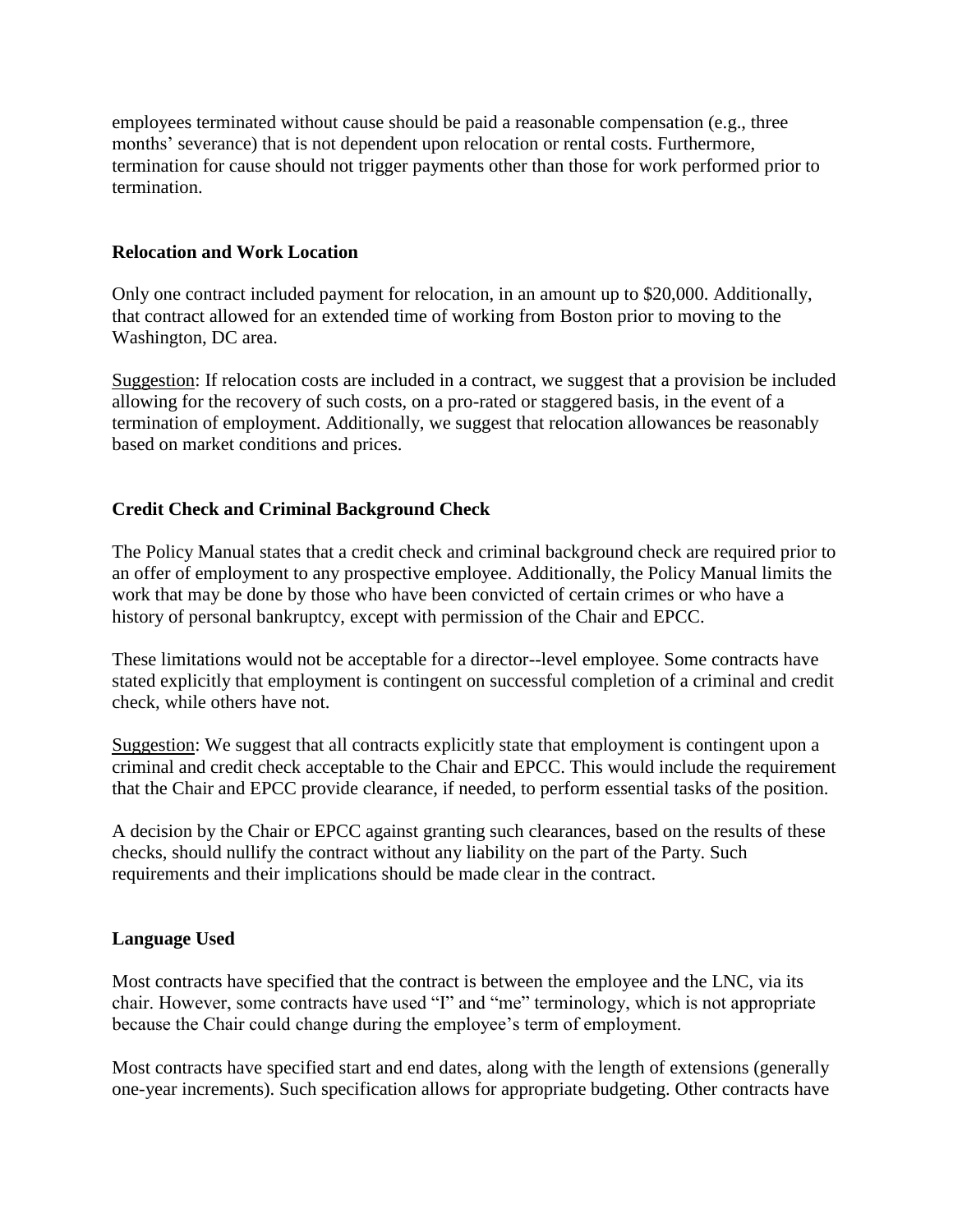indicated a start date "upon LNC approval" which complicates budgeting and may require changes in budgets. One contract specified a three-year term of employment, while all other contracts specified a term of one year or less.

Suggestion: Standardize the language used in contracts and include specific start and end dates. In addition, for executive director contracts it is appropriate to indicate that the LNC must approve the contract.

Items for Consideration: The LNC may wish to consider standardizing contract length (such as renewal in one-year increments) for renewed contracts, while leaving the length of the initial contract open to the judgment of the Chair, EPCC, and ED.

# **Job Responsibilities and Titles**

Most contracts have stated that responsibilities will be as described in the Policy Manual and as additionally assigned by the Chair. Others have listed specific responsibilities and left unclear how additional responsibilities can be assigned. Some employees have been hired into job titles specifically authorized and described in the Policy Manual, but with wildly different responsibilities.

Most contracts have used the titles authorized by the LNC in the Policy Manual. However, two contracts used the term "Chief Operating Officer," which is not authorized or defined in the Policy Manual.

Suggestions: To the extent possible, responsibilities and titles specified in a contract should match the applicable position descriptions in the Policy Manual. All contracts should use standard language indicating that responsibilities will be as stated in the Policy Manual and Employee Manual, and as additionally assigned by the Chair. The Policy Manual should be amended to specify more clearly the responsibilities of the Political Director.

#### **Probationary Period**

Several older contracts included a 90-day probationary period with specified tasks to be achieved in that period. Some of these tasks used the language "attempt to," which may lead to difficulties in determining compliance with the contract. No recent contracts have utilized these 90-day probationary periods.

Item for Consideration: The LNC should consider re-instituting the 90-day probationary period. Should a probationary period be specified in a contract, the contract should also include a clear description of what constitutes satisfactory (and unsatisfactory) performance during that period.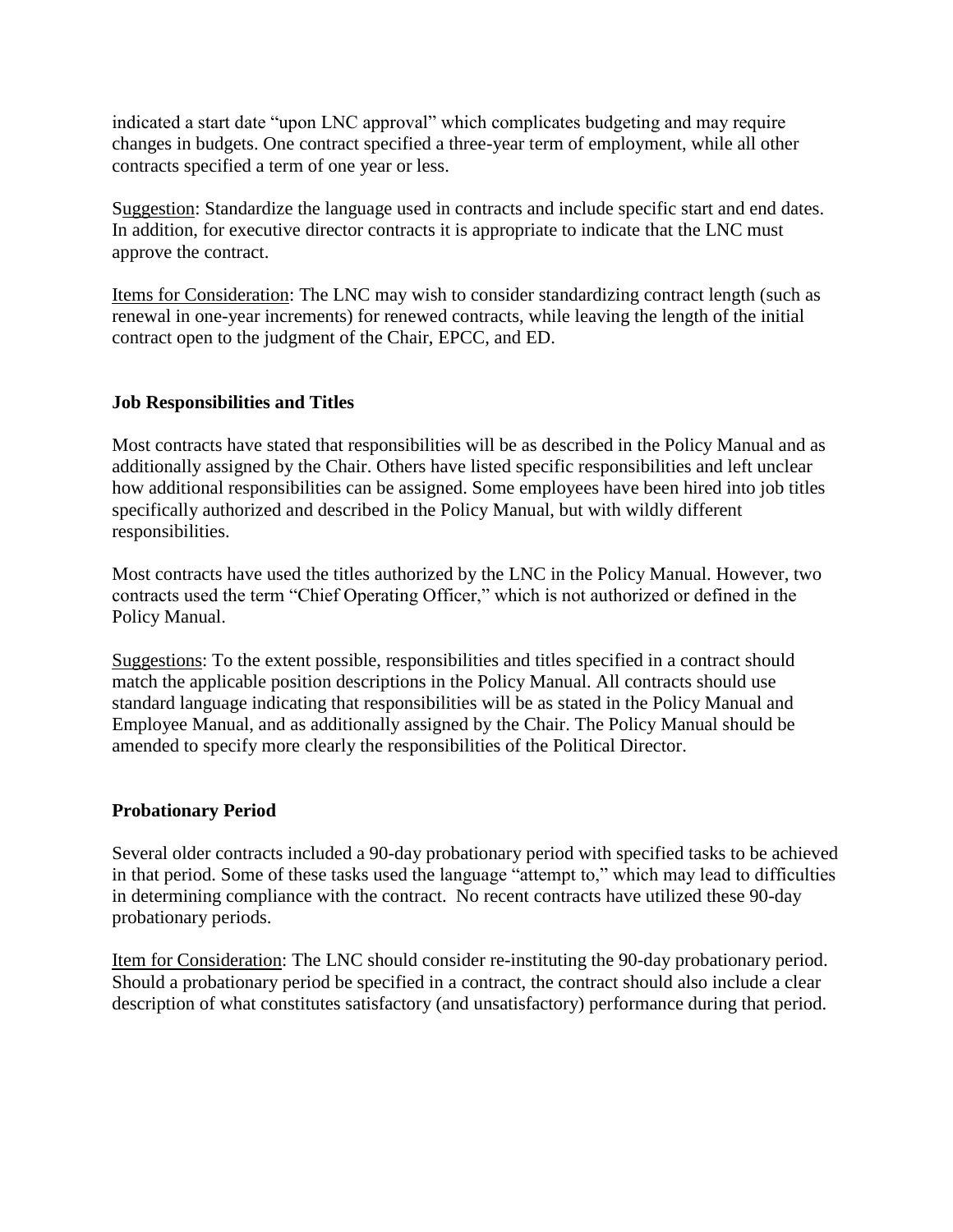#### **Non-Disclosure Agreement and Conflict of Interest Statement**

Several older contracts included signing a non-disclosure agreement (NDA) and providing a conflict of interest (COI) statement as conditions of employment. No recent contracts have included these terms.

Suggestion: All employment contracts should include a statement indicating that as a condition of employment, employees must sign a non-disclosure agreement and provide a conflict of interest statement.

### **Non-Compete Agreement**

While all contracts reviewed included specific expectations that an employee will not to work for competing parties or candidates during the employment term, none of the contracts included a non-compete clause.

Item for Consideration: The LNC should consider introducing a non-compete clause into all contracts, with the possible exception of termination without cause by the Party.

# **EPCC Involvement**

The Policy Manual requires the EPCC to review and comment on all director-level contracts. However, such contracts (with the exception of contracts for the position of Executive Director) do not require EPCC approval, nor do they require the Chair to respond to EPCC concerns and suggestions. In the past, contracts have been signed and approved after the EPCC raised objections, without the Chair making modifications suggested by the EPCC. NOTE: A detailed discussion of these cases should be reserved for an Executive Session.

Additionally, EPCC approval is required in order for employees without clean background and credit checks to perform certain tasks. However, there is no requirement that such approval be obtained prior to hiring such employees. Thus, the possibility exists for hiring a Communications Director who cannot handle membership records or an Executive Director who cannot handle funds.

Suggestion: The Policy Manual should be amended to require EPCC approval for all directorlevel contracts.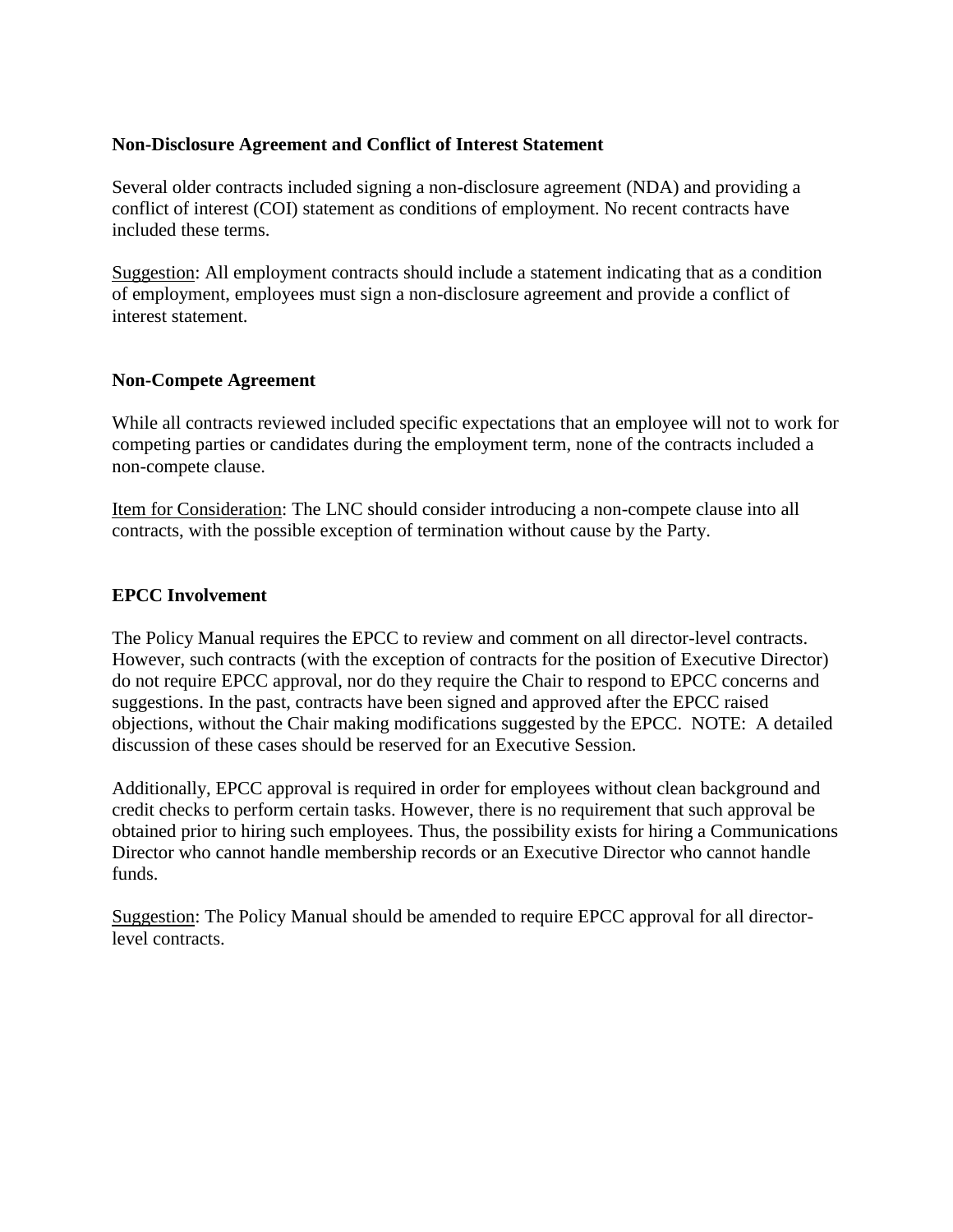# **APPENDIX:**

The following material from the LNC Policy Manual is relevant to consideration of employment contracts for LPHQ staff.

## **Section 2.02 COMMITTEE SCOPE AND RESPONSIBILITIES**

**6)** Employment Policy and Compensation Committee

The Employment Policy and Compensation Committee shall develop documents, procedures, and guidelines for the effective administration, supervision and development of Staff, including but not limited to job descriptions, compensation ranges, hiring, training, performance reviews, promotion, progressive discipline and termination. The LNC may supersede any such documents, procedures and guidelines by adopting a replacement.

The Employment Policy and Compensation Committee shall also be available to Staff to discuss on a confidential basis the working environment or observed violations of the Policy Manual.

The EPCC shall also complete a review of any contract for director-level employment no less than 10 days prior to the Chair signing it.

# **Section 2.04 LEGAL MATTERS**

**3)** Contracts and Contract Approval

All contracts or modifications thereto shall be in writing and shall document the nature of the products or services to be provided and the terms and conditions with respect to the amount of compensation/reimbursement or other consideration to be paid.

The Chair shall approve any contract in excess of \$7,500.

All contracts of more than one year in duration or for more than \$25,000 shall be reviewed and approved by General Counsel prior to signing by the Chair.

No agreement involving a financial transaction with a related party shall be executed unless first approved by the LNC. Any such agreement shall be disclosed in a conflict of interest statement.

Independent contractors doing business with the LNC are required to sign formal contracts that clearly set forth the parties' intention that they be treated as independent contractors.

Each contract for director-level employment must be circulated to the LNC on a strictly confidential basis after it has been reviewed by Counsel and the EPCC.